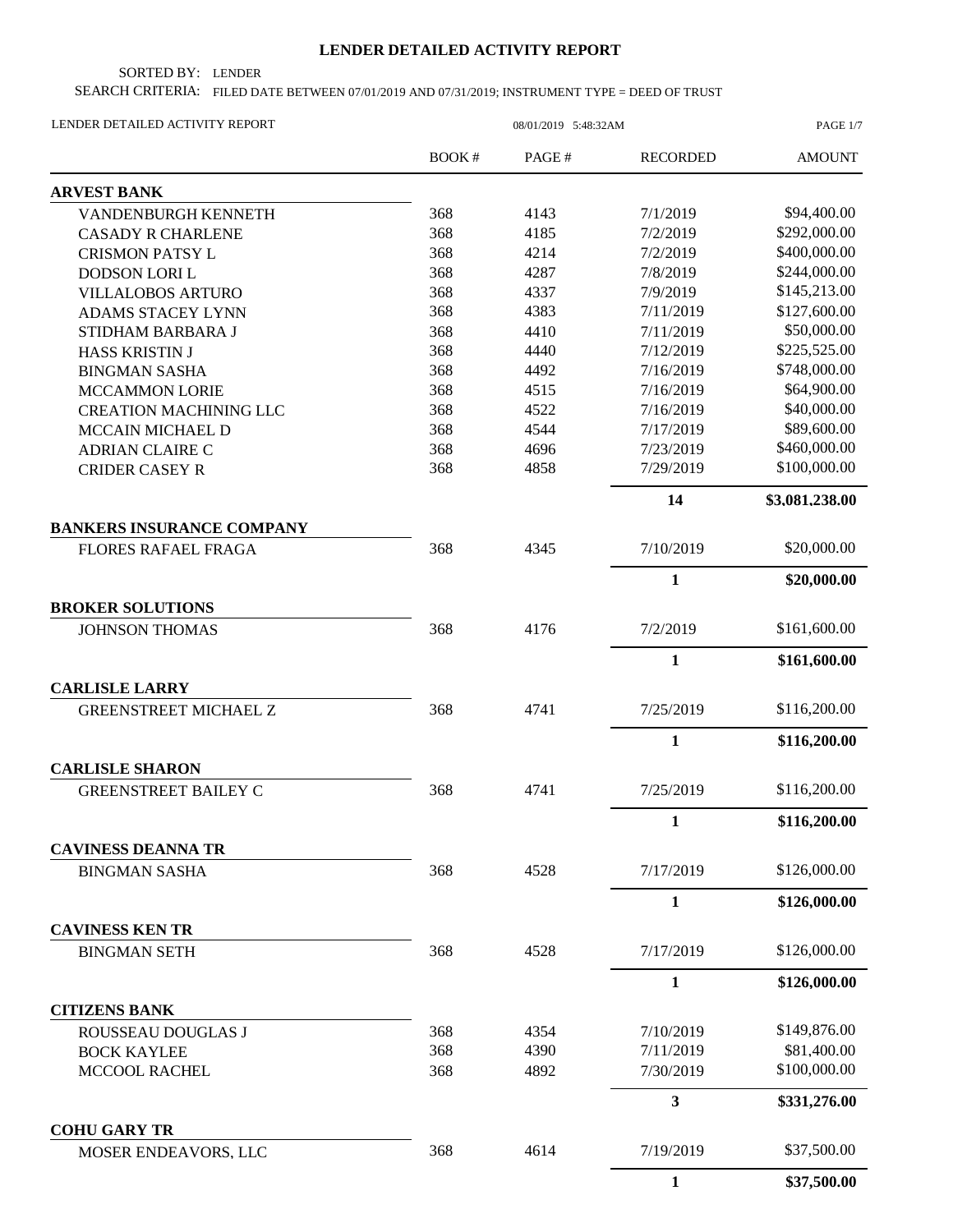PAGE 2/7

|                                   | BOOK# | PAGE# | <b>RECORDED</b> | <b>AMOUNT</b>  |
|-----------------------------------|-------|-------|-----------------|----------------|
| <b>COMMUNITY BANK &amp; TRUST</b> |       |       |                 |                |
| MEYER JENNIFER DAWN               | 368   | 4200  | 7/2/2019        | \$18,000.00    |
| DAVIDSON AMANDA ALYSS             | 368   | 4205  | 7/2/2019        | \$141,293.00   |
| JOHNSON JESSICA M                 | 368   | 4230  | 7/3/2019        | \$69,495.00    |
| <b>REED SHERRI</b>                | 368   | 4293  | 7/8/2019        | \$289,250.00   |
| <b>CHRISTENSON JESSICA A</b>      | 368   | 4305  | 7/8/2019        | \$75,000.00    |
| <b>BARE DELICIA H</b>             | 368   | 4658  | 7/22/2019       | \$24,000.00    |
| <b>SOOTER SHANNON</b>             | 368   | 4750  | 7/25/2019       | \$80,000.00    |
| <b>SOOTER SHANNON</b>             | 368   | 4751  | 7/25/2019       | \$66,200.00    |
| <b>GOODEN MEGAN ELIZABETH</b>     | 368   | 4859  | 7/29/2019       | \$618,000.00   |
| WELCH JASON O                     | 368   | 4860  | 7/29/2019       | \$18,350.00    |
|                                   |       |       | 10              | \$1,399,588.00 |
| <b>COMMUNITY NATIONAL BANK</b>    |       |       |                 |                |
| <b>KEATON DONNA LORAINE</b>       | 368   | 4920  | 7/31/2019       | \$125,000.00   |
|                                   |       |       | 1               | \$125,000.00   |
| <b>CORNERSTONE BANK</b>           |       |       |                 |                |
| YANG ANGELA                       | 368   | 4549  | 7/17/2019       | \$1,250,000.00 |
| YANG ANGELA                       | 368   | 4550  | 7/17/2019       | \$300,000.00   |
|                                   |       |       | $\overline{2}$  | \$1,550,000.00 |
| DAS ACQUISITION COMPANY           |       |       |                 |                |
| <b>KUSHANEY ERIC A</b>            | 368   | 4339  | 7/9/2019        | \$96,052.00    |
| <b>STORRS WESLEY</b>              | 368   | 4344  | 7/10/2019       | \$147,222.00   |
| <b>BREEDLOVE AMBER A</b>          | 368   | 4372  | 7/10/2019       | \$166,920.00   |
| <b>EPPERSON CRYSTAL</b>           | 368   | 4404  | 7/11/2019       | \$78,551.00    |
| <b>HARRIS SHELLY DAWN</b>         | 368   | 4426  | 7/12/2019       | \$137,757.00   |
| OGDEN WHITNEY L                   | 368   | 4445  | 7/12/2019       | \$126,100.00   |
| SHADWICK CONNIE L                 | 368   | 4494  | 7/16/2019       | \$66,137.00    |
| <b>BRUNETTO RICHARD S</b>         | 368   | 4731  | 7/24/2019       | \$250,000.00   |
| <b>GIBSON SHAWN</b>               | 368   | 4821  | 7/26/2019       | \$53,535.00    |
| <b>EPPERSON CRYSTAL</b>           | 368   | 4883  | 7/30/2019       | \$78,551.00    |
|                                   |       |       | 10              | \$1,200,825.00 |
| <b>DITECH FINANCIAL</b>           |       |       |                 |                |
| <b>LINDBERG BRANDON</b>           | 368   | 4380  | 7/11/2019       | \$107,300.00   |
|                                   |       |       | $\mathbf{1}$    | \$107,300.00   |
| <b>FCS FINANCIAL</b>              |       |       |                 |                |
| THAO CHAO X                       | 368   | 4457  | 7/15/2019       | \$246,000.00   |
| TUCKER PATTI JANE                 | 368   | 4506  | 7/16/2019       | \$611,500.00   |
| <b>RENNER FLOYD BEN</b>           | 368   | 4721  | 7/24/2019       | \$97,660.00    |
| <b>CROSS HALIE LENNEE</b>         | 368   | 4753  | 7/25/2019       | \$1,007,800.00 |
|                                   |       |       | 4               | \$1,962,960.00 |
| <b>FIRST COMMUNITY BANK</b>       |       |       |                 |                |
| <b>KCF LLC</b>                    | 368   | 4180  | 7/2/2019        | \$307,700.00   |
| <b>WESTON TRACY</b>               | 368   | 4202  | 7/2/2019        | \$150,000.00   |
| <b>LESH AMANDA</b>                | 368   | 4486  | 7/15/2019       | \$213,690.00   |
| <b>HARRIS JAN M</b>               | 368   | 4629  | 7/22/2019       | \$79,365.00    |
| <b>JAHANSHIR SHELLY</b>           | 368   | 4743  | 7/25/2019       | \$405,000.00   |
| MILLINGAN CHARLENE R              | 368   | 4791  | 7/26/2019       | \$157,862.00   |
| PEREZ MIROSLAVA ELVIRA            | 368   | 4908  | 7/31/2019       | \$46,643.00    |
|                                   |       |       | 7               | \$1,360,260.00 |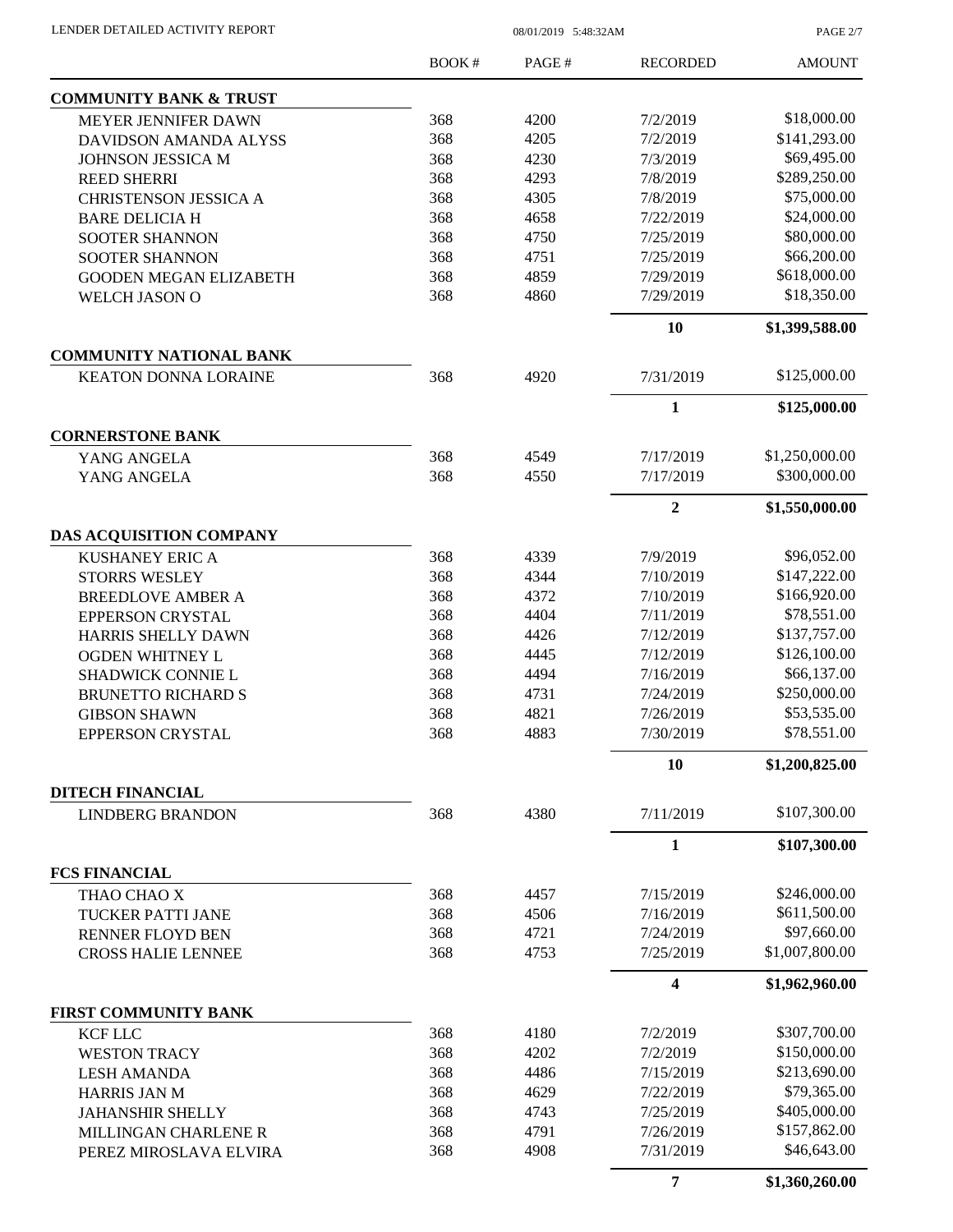PAGE 3/7

|                                          | BOOK# | PAGE# | <b>RECORDED</b> | <b>AMOUNT</b>  |
|------------------------------------------|-------|-------|-----------------|----------------|
| FIRST STATE COMMUNITY BANK               |       |       |                 |                |
| BTB INVESTMENT PROPERTIES LLC            | 368   | 4667  | 7/23/2019       | \$1,000,000.00 |
|                                          |       |       | $\mathbf{1}$    | \$1,000,000.00 |
| <b>FLAGSTAR BANK</b>                     |       |       |                 |                |
| <b>MELIN SHERREL L TR</b>                | 368   | 4710  | 7/24/2019       | \$287,500.00   |
|                                          |       |       | $\mathbf{1}$    | \$287,500.00   |
| <b>FLAT BRANCH MORTGAGE</b>              |       |       |                 |                |
| <b>HARGIS SHARON M</b>                   | 368   | 4149  | 7/1/2019        | \$302,800.00   |
| PARSONS TIFFANY R                        | 368   | 4158  | 7/1/2019        | \$145,502.00   |
| <b>HANCE ELLEN R</b>                     | 368   | 4182  | 7/2/2019        | \$184,343.00   |
| <b>KARY TANYA</b>                        | 368   | 4184  | 7/2/2019        | \$232,323.00   |
| <b>ORNELAS MELISSA</b>                   | 368   | 4217  | 7/2/2019        | \$90,808.00    |
| <b>GLADDEN AMY P</b>                     | 368   | 4233  | 7/3/2019        | \$118,808.00   |
| <b>HOYT MADISON</b>                      | 368   | 4236  | 7/3/2019        | \$188,820.00   |
| <b>DAY DINA</b>                          | 368   | 4249  | 7/3/2019        | \$63,988.00    |
| <b>DUNN NINA N</b>                       | 368   | 4255  | 7/3/2019        | \$79,900.00    |
| <b>BARNETT NARINE Y</b>                  | 368   | 4304  | 7/8/2019        | \$105,000.00   |
| <b>GLADDEN AMY P</b>                     | 368   | 4326  | 7/9/2019        | \$118,808.00   |
| <b>SMITH AMY</b>                         | 368   | 4454  | 7/15/2019       | \$250,381.00   |
| <b>BRANHAM KAITLYN N</b>                 | 368   | 4488  | 7/15/2019       | \$82,450.00    |
| <b>ARLINGTON ALYSSA</b>                  | 368   | 4546  | 7/17/2019       | \$341,500.00   |
| STEPHENS AUTUMN                          | 368   | 4592  | 7/18/2019       | \$132,900.00   |
| <b>MOSS DANIELLE D</b>                   | 368   | 4600  | 7/19/2019       | \$116,508.00   |
| WHITCRAFT DEAN                           | 368   | 4643  | 7/22/2019       | \$197,500.00   |
| <b>LINDSEY AARON</b>                     | 368   | 4654  | 7/22/2019       | \$131,212.00   |
| <b>BAKER TODD</b>                        | 368   | 4655  | 7/22/2019       | \$144,650.00   |
| <b>SHAMBLIN KATELYNN</b>                 | 368   | 4734  | 7/25/2019       | \$245,587.00   |
|                                          | 368   | 4771  | 7/26/2019       | \$90,000.00    |
| DAYTON JANELLE E                         |       |       |                 |                |
| WHEELER SARRA J                          | 368   | 4773  | 7/26/2019       | \$165,000.00   |
| <b>INGRAM Y'CEDRIA LAVONNE</b>           | 368   | 4786  | 7/26/2019       | \$159,065.00   |
| <b>BENTZ JENNIFER L</b>                  | 368   | 4795  | 7/26/2019       | \$168,652.00   |
| TURLEY NICOLE C                          | 368   | 4893  | 7/30/2019       | \$154,971.00   |
|                                          |       |       | 25              | \$4,011,476.00 |
| <b>FREEDOM BANK OF SOUTHERN MISSOURI</b> |       |       |                 |                |
| <b>TINDELL AMBER</b>                     | 368   | 4195  | 7/2/2019        | \$60,000.00    |
| <b>BROOKS MICHAEL DUSTIN</b>             | 368   | 4356  | 7/10/2019       | \$190,400.00   |
|                                          |       |       | $\overline{2}$  | \$250,400.00   |
| <b>GATEWAY MORTGAGE GROUP</b>            |       |       |                 |                |
| <b>FORKNER LEAH</b>                      | 368   | 4192  | 7/2/2019        | \$131,313.00   |
| <b>DAVEY IRVING</b>                      | 368   | 4855  | 7/29/2019       | \$196,000.00   |
|                                          |       |       | $\overline{2}$  | \$327,313.00   |
| <b>GOHU GARY REVOCABLE TRUST</b>         |       |       |                 |                |
| PETERS INVESTMENTS, LLC                  | 368   | 4449  | 7/12/2019       | \$0.00         |
|                                          |       |       | $\mathbf{1}$    | \$0.00         |
| <b>GRAND SAVINGS BANK</b><br>YODER CLARA | 368   | 4542  | 7/17/2019       | \$170,000.00   |
|                                          |       |       | $\mathbf{1}$    | \$170,000.00   |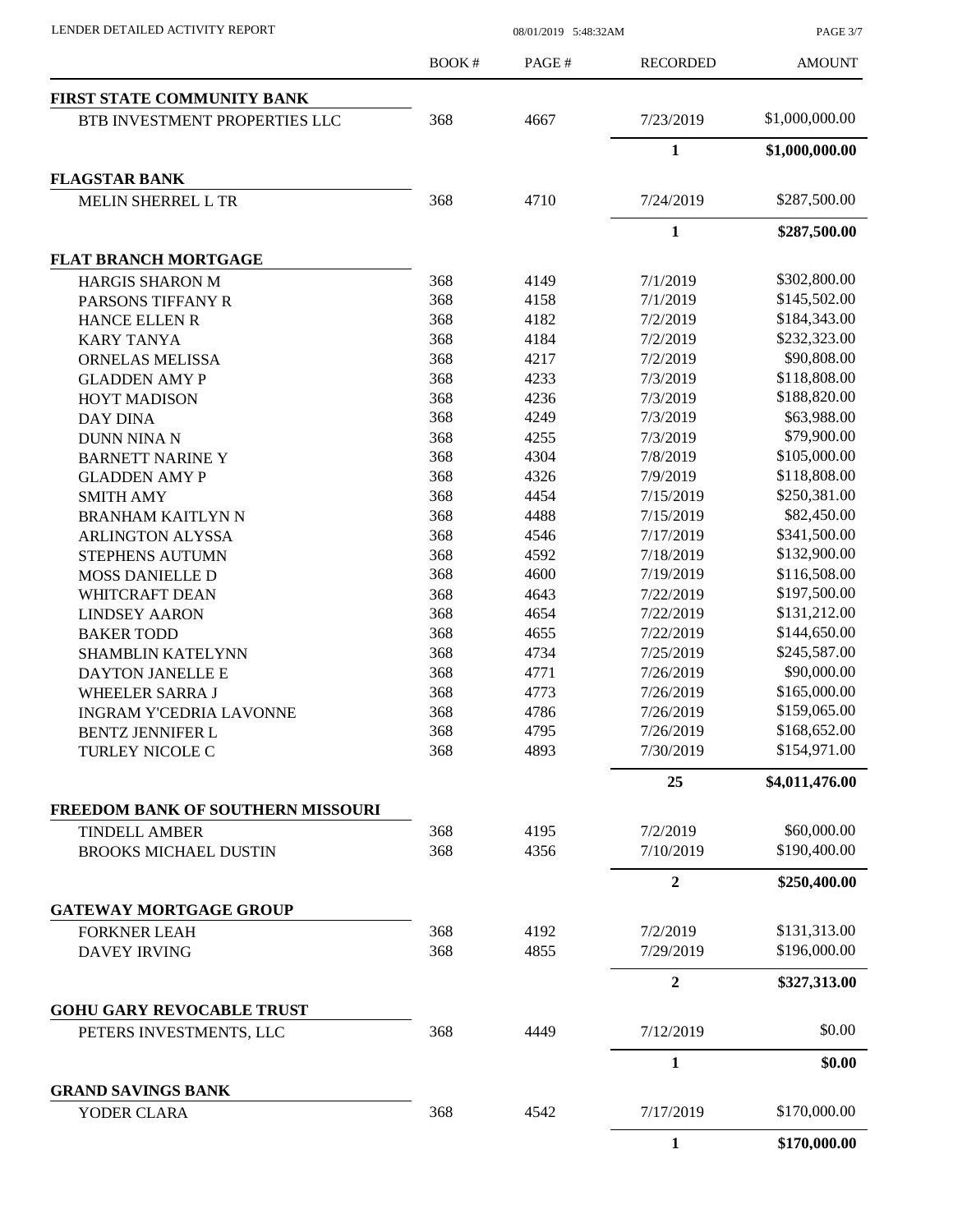| LENDER DETAILED ACTIVITY REPORT      | 08/01/2019 5:48:32AM |       |                 | PAGE 4/7      |
|--------------------------------------|----------------------|-------|-----------------|---------------|
|                                      | BOOK#                | PAGE# | <b>RECORDED</b> | <b>AMOUNT</b> |
| <b>GREAT SOUTHERN BANK</b>           |                      |       |                 |               |
| TESSMER KATHLEEN J                   | 368                  | 4386  | 7/11/2019       | \$46,000.00   |
| HERUTH LEE W                         | 368                  | 4482  | 7/15/2019       | \$136,363.00  |
|                                      |                      |       | $\overline{2}$  | \$182,363.00  |
| <b>GUARANTY BANK</b>                 |                      |       |                 |               |
| <b>WISE JERRIE L</b>                 | 368                  | 4193  | 7/2/2019        | \$130,000.00  |
| <b>FREEMAN ALEXIS</b>                | 368                  | 4208  | 7/2/2019        | \$77,777.00   |
| YARBROUGH MICHAEL J                  | 368                  | 4568  | 7/18/2019       | \$74,968.00   |
| CHRISTENSEN MONTGOMERY M             | 368                  | 4826  | 7/29/2019       | \$118,750.00  |
| <b>NULSEN DONALD</b>                 | 368                  | 4835  | 7/29/2019       | \$130,591.00  |
| <b>BIGHAM PATRICIA A</b>             | 368                  | 4884  | 7/30/2019       | \$285,000.00  |
|                                      |                      |       | 6               | \$817,086.00  |
| <b>JOPLIN METRO CREDIT UNION</b>     |                      |       |                 |               |
| <b>FAST NICHOLETTE</b>               | 368                  | 4681  | 7/23/2019       | \$23,000.00   |
|                                      |                      |       | $\mathbf{1}$    | \$23,000.00   |
| <b>MERCY CREDIT UNION</b>            |                      |       |                 |               |
| <b>GALBRAITH JAMES M</b>             | 368                  | 4623  | 7/22/2019       | \$65,000.00   |
|                                      |                      |       | 1               | \$65,000.00   |
| <b>MID-MISSOURI BANK</b>             |                      |       |                 |               |
| <b>SCHULZE SHARON</b>                | 368                  | 4391  | 7/11/2019       | \$26,000.00   |
| <b>O'BRIEN WILLIAM C</b>             | 368                  | 4867  | 7/30/2019       | \$90,000.00   |
|                                      |                      |       | $\overline{2}$  | \$116,000.00  |
| MORTGAGE INVESTMENT SERVICES         |                      |       |                 |               |
| <b>COLLIER BRBARA A</b>              | 368                  | 4538  | 7/17/2019       | \$200,000.00  |
|                                      |                      |       | $\mathbf{1}$    | \$200,000.00  |
| MORTGAGE RESEARCH CENTER             |                      |       |                 |               |
| <b>BUSSE STEPHEN</b>                 | 368                  | 4301  | 7/8/2019        | \$125,374.00  |
| <b>SMITH REBECCA ANN</b>             | 368                  | 4432  | 7/12/2019       | \$149,000.00  |
|                                      |                      |       | 2               | \$274,374.00  |
| <b>OAKSTAR BANK</b>                  |                      |       |                 |               |
| <b>HATFIELD GLORIA</b>               | 368                  | 4173  | 7/1/2019        | \$110,912.05  |
|                                      |                      |       | $\mathbf{1}$    | \$110,912.05  |
| PARAMOUNT RESIDENTIAL MORTGAGE GROUP |                      |       |                 |               |
| THOMASON RACHEL                      | 368                  | 4728  | 7/24/2019       | \$106,043.00  |
|                                      |                      |       | $\mathbf{1}$    | \$106,043.00  |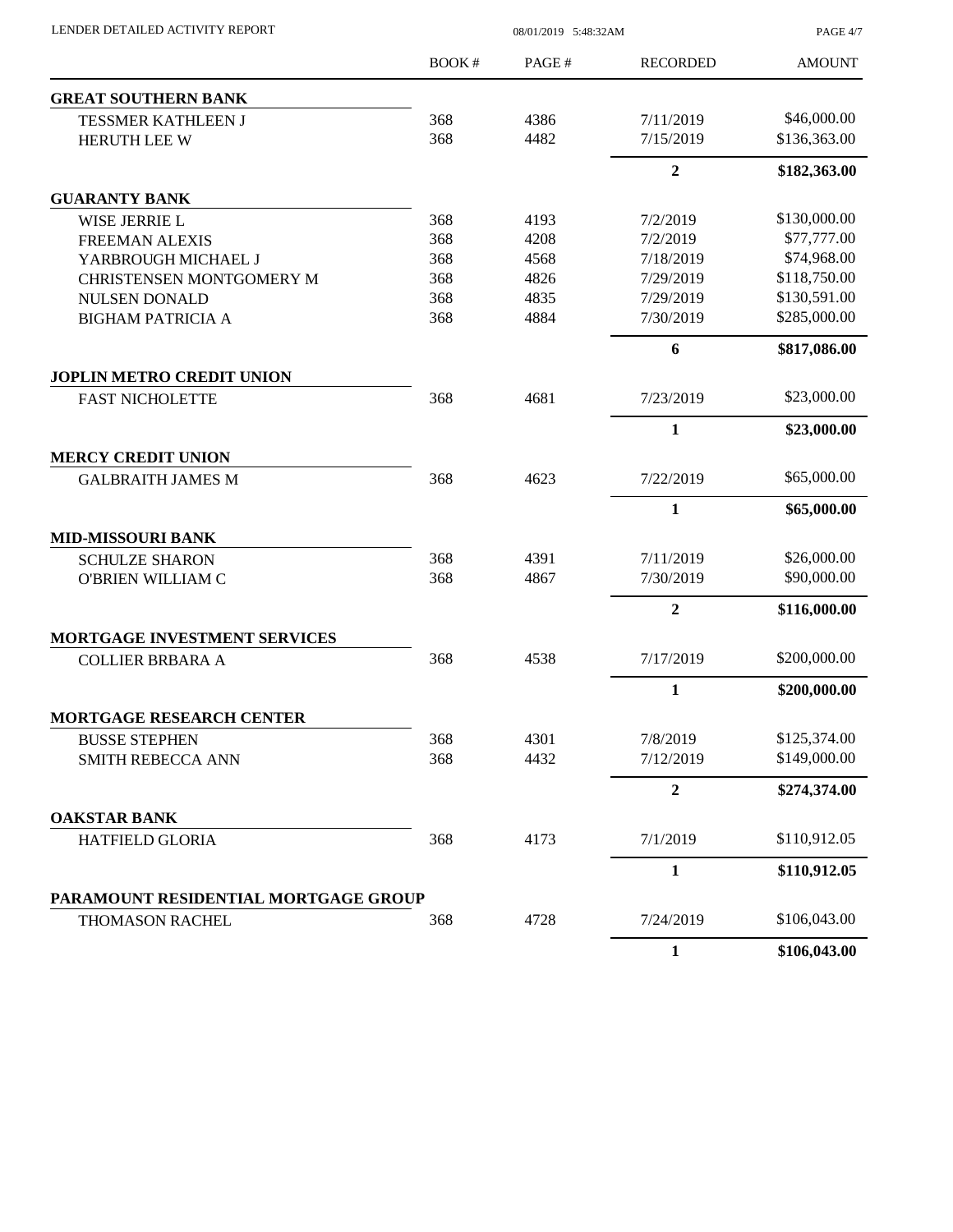| LENDER DETAILED ACTIVITY REPORT |  |
|---------------------------------|--|
|                                 |  |

08/01/2019 5:48:32AM

PAGE 5/7

|                                            | BOOK# | PAGE# | <b>RECORDED</b> | <b>AMOUNT</b>  |
|--------------------------------------------|-------|-------|-----------------|----------------|
| PEOPLES BANK                               |       |       |                 |                |
| <b>TURNER CRYSTAL</b>                      | 368   | 4152  | 7/1/2019        | \$208,000.00   |
| <b>TURNER CRYSTAL</b>                      | 368   | 4153  | 7/1/2019        | \$39,000.00    |
| <b>BOX NATHAN S</b>                        | 368   | 4221  | 7/3/2019        | \$45,000.00    |
| RW LANDIS ENTERPRISES, LLC                 | 368   | 4227  | 7/3/2019        | \$50,000.00    |
| <b>FRIEND MELANIE</b>                      | 368   | 4406  | 7/11/2019       | \$80,000.00    |
| <b>ELBERT SHAWNA R</b>                     | 368   | 4510  | 7/16/2019       | \$145,000.00   |
| <b>DURBIN TAMARA K</b>                     | 368   | 4690  | 7/23/2019       | \$89,000.00    |
| MCCLELLAND INVESTMENTS, LLC                | 368   | 4711  | 7/24/2019       | \$36,488.00    |
| MOLANDCO, INC                              | 368   | 4732  | 7/24/2019       | \$437,000.00   |
| <b>SMITH ASHTON L</b>                      | 368   | 4736  | 7/25/2019       | \$154,860.00   |
|                                            |       |       | 10              | \$1,284,348.00 |
| PEOPLES COMMUNITY BANK                     |       |       |                 |                |
| <b>NORRIS KARA NICOLE</b>                  | 368   | 4842  | 7/29/2019       | \$181,000.00   |
|                                            |       |       | $\mathbf{1}$    | \$181,000.00   |
| <b>PINNACLE BANK</b>                       |       |       |                 |                |
| <b>DILLE KAILEY E</b>                      | 368   | 4581  | 7/18/2019       | \$222,000.00   |
| <b>KELSO DAMEIKA</b>                       | 368   | 4930  | 7/31/2019       | \$386,000.00   |
|                                            |       |       | $\overline{2}$  | \$608,000.00   |
| PROVIDENT FUNDING ASSOCIATES               |       |       |                 |                |
| MEDAIRAJAMN SATHYA KAMARAJ                 | 368   | 4275  | 7/8/2019        | \$185,850.00   |
|                                            |       |       | $\mathbf{1}$    | \$185,850.00   |
| <b>QUICKEN LOANS</b>                       |       |       |                 |                |
| <b>WAGNER ROBERT J</b>                     | 368   | 4141  | 7/1/2019        | \$131,700.00   |
| <b>HARMON LANDON R</b>                     | 368   | 4187  | 7/2/2019        | \$132,547.00   |
| <b>GRADDY ADAM</b>                         | 368   | 4190  | 7/2/2019        | \$241,100.00   |
| <b>TYLER LEA ANN</b>                       | 368   | 4264  | 7/5/2019        | \$399,977.00   |
| <b>DIVINE JACK W</b>                       | 368   | 4913  | 7/31/2019       | \$250,000.00   |
|                                            |       |       | 5               | \$1,155,324.00 |
| <b>ROBERSON MARY ANN</b>                   |       |       |                 |                |
| <b>COLE CHERYL D</b>                       | 368   | 4478  | 7/15/2019       | \$126,900.00   |
|                                            |       |       | $\mathbf{1}$    | \$126,900.00   |
| <b>ROBERSON MICHAEL E</b>                  |       |       |                 |                |
| <b>COLE PHILLIP W</b>                      | 368   | 4478  | 7/15/2019       | \$126,900.00   |
|                                            |       |       | 1               | \$126,900.00   |
| ROYAL UNITED MORTGAGE                      |       |       |                 |                |
| <b>BRUNS LINDA</b>                         | 368   | 4837  | 7/29/2019       | \$114,559.00   |
|                                            |       |       | $\mathbf{1}$    | \$114,559.00   |
| <b>SECURITY BANK OF SOUTHWEST MISSOURI</b> |       |       |                 |                |
| <b>ALLEN MAGGIE</b>                        | 368   | 4863  | 7/29/2019       | \$80,000.00    |
|                                            |       |       | $\mathbf{1}$    | \$80,000.00    |
| <b>SERVION, INC</b>                        |       |       |                 |                |
| FALKENSTEN PAMELA L                        | 368   | 4318  | 7/9/2019        | \$171,830.00   |
|                                            |       |       | 1               | \$171,830.00   |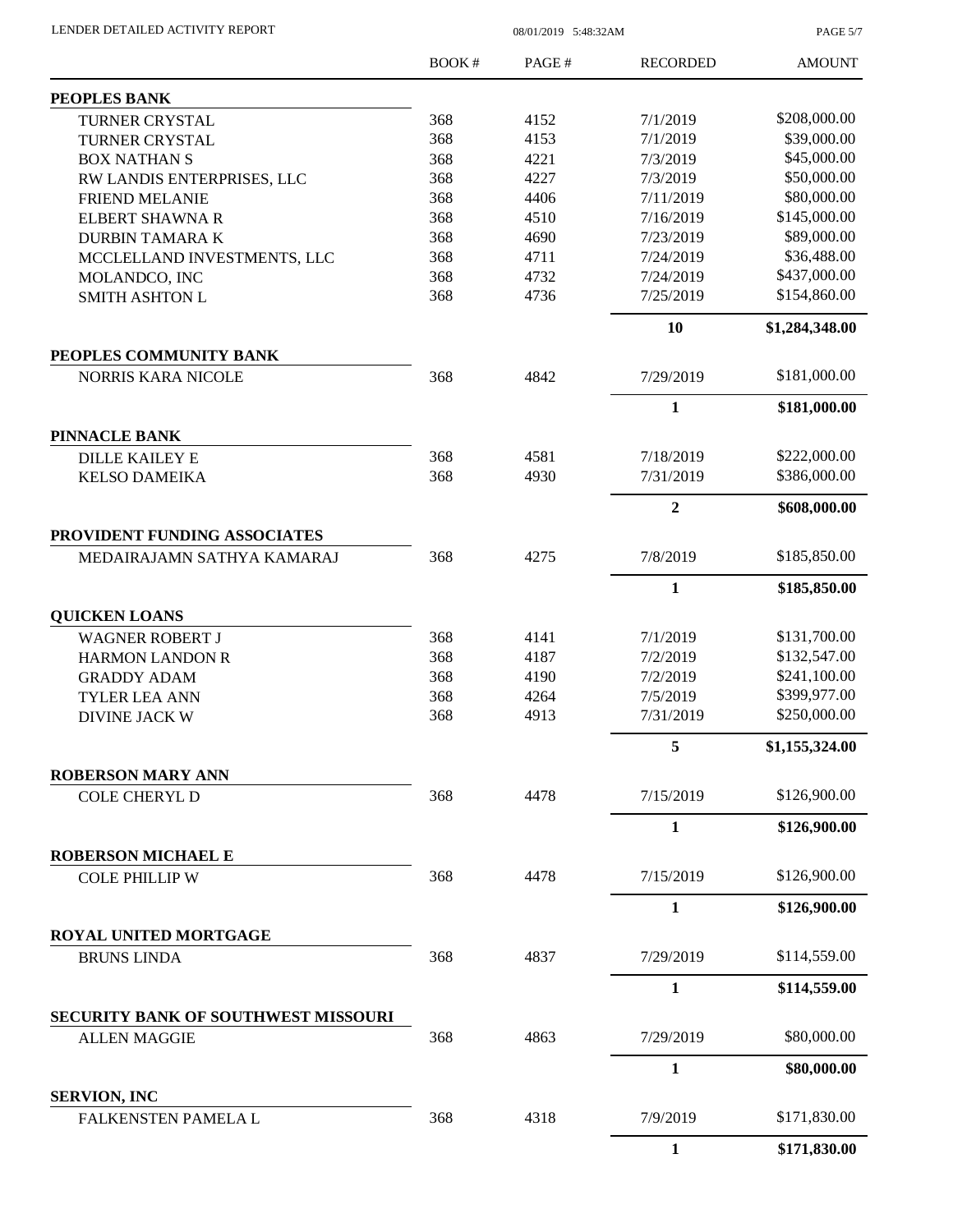LENDER DETAILED ACTIVITY REPORT 08/01/2019 5:48:32AM

PAGE 6/7

|                                | <b>BOOK#</b> | PAGE#        | <b>RECORDED</b>      | <b>AMOUNT</b>  |
|--------------------------------|--------------|--------------|----------------------|----------------|
| <b>SIMMONS BANK</b>            |              |              |                      |                |
| RBC ENTERPRISES LTD INC        | 368          | 4672         | 7/23/2019            | \$1,750,000.00 |
|                                |              |              | $\mathbf{1}$         | \$1,750,000.00 |
| <b>SOUTHERN BANK</b>           |              |              |                      |                |
| <b>MAJOR DEBRA A</b>           | 368          | 4729         | 7/24/2019            | \$600,000.00   |
|                                |              |              | $\mathbf{1}$         | \$600,000.00   |
| <b>SOUTHWEST MISSOURI BANK</b> |              |              |                      |                |
| THOMPSON JEFFREY LYNN          | 368          | 4156         | 7/1/2019             | \$172,000.00   |
| <b>MARTIN ALICE PAULINE</b>    | 368          | 4163         | 7/1/2019             | \$21,000.00    |
| RAINWATER SHAWNDEL             | 368          | 4178         | 7/2/2019             | \$101,500.00   |
| <b>CHARLTON JOARNA F</b>       | 368          | 4186         | 7/2/2019             | \$64,000.00    |
| <b>DOMAN TERRI LYNN</b>        | 368          | 4189         | 7/2/2019             | \$195,000.00   |
| TURLEY PATRICIA A              | 368          | 4224         | 7/3/2019             | \$31,000.00    |
| WHITEHEAD JACQUELINE M         | 368          | 4225         | 7/3/2019             | \$12,000.00    |
|                                | 368          | 4238         | 7/3/2019             | \$94,800.00    |
| TURNER MICHAEL W               | 368          |              |                      | \$47,000.00    |
| <b>KELLY WILLIAM</b>           | 368          | 4246<br>4247 | 7/3/2019<br>7/3/2019 | \$47,000.00    |
| <b>BEARDSLEY SHELLEY</b>       |              |              |                      | \$20,000.00    |
| <b>JAEGER KARA</b>             | 368          | 4290         | 7/8/2019             |                |
| PLOSSER CAMELLIA J             | 368          | 4300         | 7/8/2019             | \$42,000.00    |
| <b>GRIFFIN MIRISSA</b>         | 368          | 4359         | 7/10/2019            | \$70,000.00    |
| WENDT VICTORIA E               | 368          | 4360         | 7/10/2019            | \$15,000.00    |
| <b>BROWN HEATHER</b>           | 368          | 4362         | 7/10/2019            | \$30,000.00    |
| PRICE WILLIAM D                | 368          | 4376         | 7/10/2019            | \$125,000.00   |
| <b>DOWELL ROANNA</b>           | 368          | 4401         | 7/11/2019            | \$49,875.00    |
| <b>HASSOUN NARJES BOU</b>      | 368          | 4442         | 7/12/2019            | \$117,000.00   |
| <b>STOUT SHANE</b>             | 368          | 4569         | 7/18/2019            | \$29,000.00    |
| NENNEMAN JENNIFER L            | 368          | 4688         | 7/23/2019            | \$55,000.00    |
| <b>COFFEY SEANTEL A</b>        | 368          | 4689         | 7/23/2019            | \$157,000.00   |
| <b>WALLACE AMY</b>             | 368          | 4806         | 7/26/2019            | \$30,000.00    |
| <b>BRADSHAW JASON</b>          | 368          | 4807         | 7/26/2019            | \$73,000.00    |
| <b>HORTON RENE</b>             | 368          | 4809         | 7/26/2019            | \$76,000.00    |
| SCOTT ALYSSA K                 | 368          | 4847         | 7/29/2019            | \$84,442.00    |
| PIM DANA A                     | 368          | 4849         | 7/29/2019            | \$148,000.00   |
| <b>KUNKEL LAUREN</b>           | 368          | 4850         | 7/29/2019            | \$99,000.00    |
|                                |              |              | 27                   | \$2,005,617.00 |
| <b>STONE BANK</b>              |              |              |                      |                |
| <b>SUNG BAWI</b>               | 368          | 4828         | 7/29/2019            | \$807,500.00   |
| <b>SUNG BAWI</b>               | 368          | 4830         | 7/29/2019            | \$55,000.00    |
|                                |              |              | $\boldsymbol{2}$     | \$862,500.00   |
| THE CORNERSTONE BANK           |              |              |                      |                |
| <b>JONES SAMANTHA</b>          | 368          | 4886         | 7/30/2019            | \$90,000.00    |
|                                |              |              | $\mathbf{1}$         | \$90,000.00    |
| THE MORTGAGE HOUSE             |              |              |                      |                |
| <b>MYERS ROD M</b>             | 368          | 4559         | 7/17/2019            | \$271,512.00   |
|                                |              |              | $\mathbf{1}$         | \$271,512.00   |